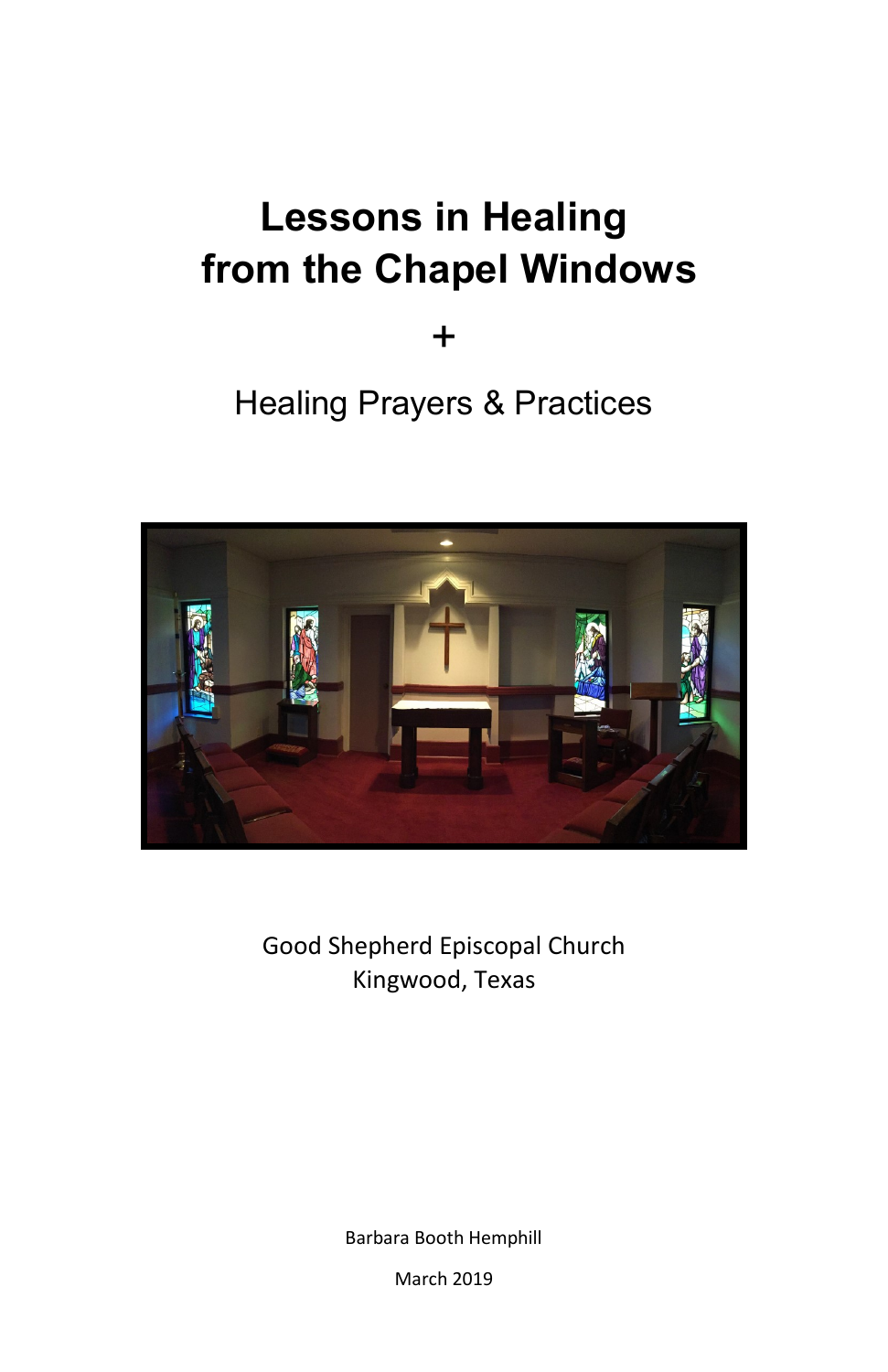When Good Shepherd's stained-glass windows were being designed, the chapel space was used, as it is today, for healing ministry on Sunday mornings and Wednesday evenings. With this in mind, the stained-glass artist created designs related to Jesus' healing miracles for the four small windows in the chapel.

If you need healing, if you are concerned for a friend or family member, you may find it helpful to spend some time in prayer before these windows. They are reminders of Jesus' continuing presence with you, bringing wholeness even now through your compassion, your silence and your words.

To assist you in your prayer time, the first section of this booklet offers some reflections about Christian healing, illustrated by the stories depicted in these stained-glass windows.

Featuring an older man, a woman, a girl, and a younger man, each one living with an "impossible to heal" condition, the images represent the universality of the healing Jesus offers. No person and no condition is excluded. They depict, from left to right:

- A paralyzed man at the Pool of Bethesda (John 5:1-15) This man had been ill for 38 years. Though he was seeking healing, he had no way to reach the healing water.
- A woman with long-term hemorrhaging (Mark 5:25-34, Matthew 9:20-22, Luke 8:43-48) She had suffered 12 years and had spent all her money on physicians, to no avail. Because of her condition, the religious laws prevented her touching Jesus or joining a crowd of his followers (Lev. 15:25).
- A 12-year-old girl who had died by the time Jesus arrived at her home (Mark 5:21-24,35-43; Matthew 9:18-26; Luke 8:40-42,49-56)
- A man who was blind from birth (John 9) According to the gospel, such a healing had never happened before.

The second section, "Healing Prayers & Practices," focuses on methods and challenges in this ministry.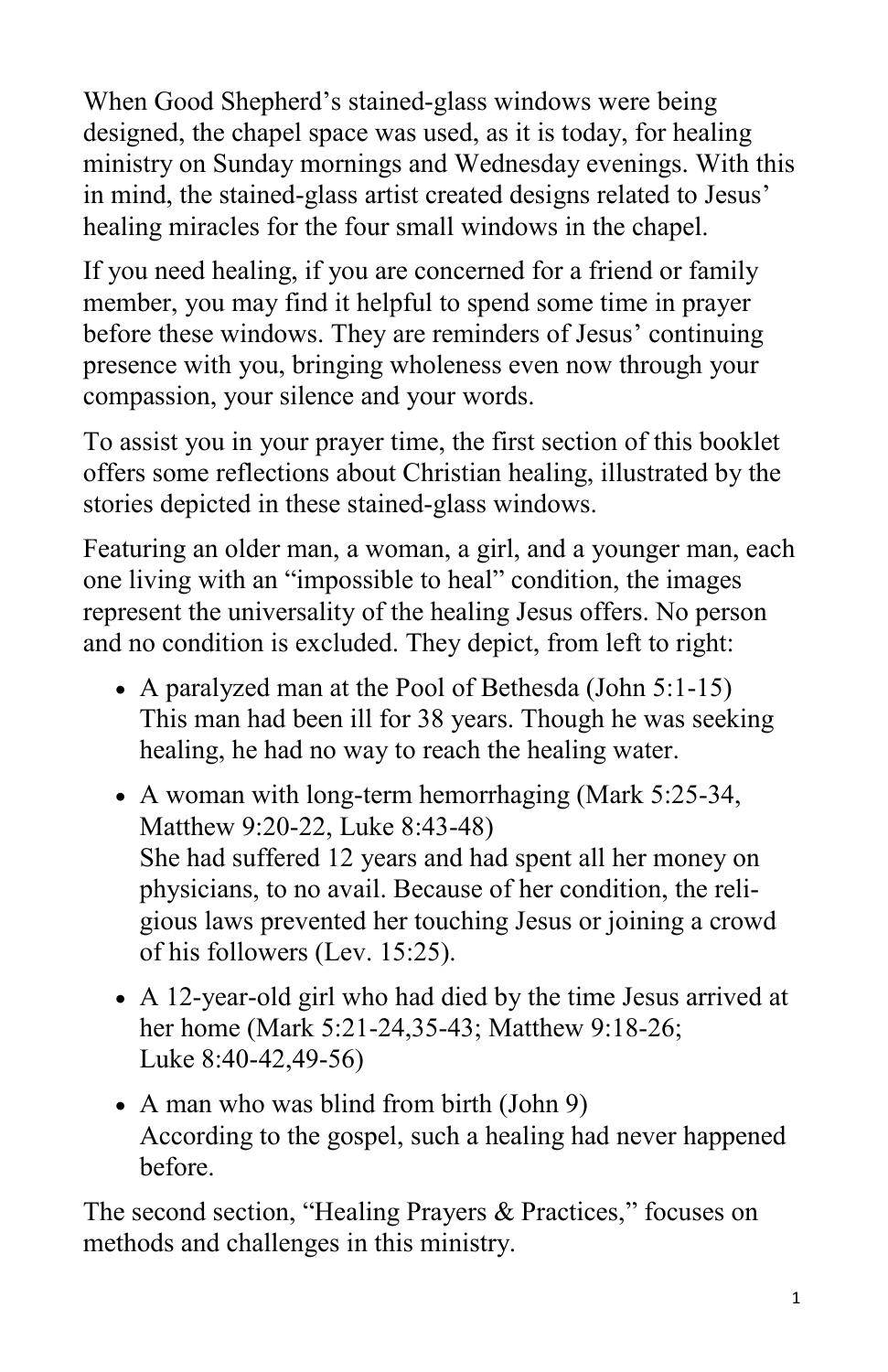#### **The Role of Faith in Healing**

**Man at the Pool** -- The man at the Pool of Bethesda shows by his daily presence at the pool that he has some hope, even in this apparently hopeless situation. That hope is not faith in Jesus however. He initially sees Jesus not as a healer but as a potential helper to the pool, which he believes to be the instrument of God's healing. (Tradition holds that Raphael, the archangel of healing, troubled the waters and so brought God's power there.) His faith in Jesus comes *after* being healed by him.

**Woman with hemorrhage** -- The hemorrhaging woman demonstrates faith in Jesus by violating the religious law (Lev. 15:25) in order to be in the crowd around him and touch his clothes. Her faith is dynamic and Jesus-centered; it has propelled her into his presence. She believes that she needs only a glancing touch of his garment to find healing, and Jesus commends her faith as instrumental to her healing.

**Jairus' daughter** -- The gospel tells us nothing of the 12-yearold's faith. She is upheld by the faith of her father Jairus, the leader of the synagogue. When his daughter is on the verge of death, Jairus believes that Jesus can heal her. But when he hears the report that she has actually died, he needs Jesus' encouragement to continue believing healing is still possible. This places Jairus in a situation similar to his daughter's, in that he must be upheld by Jesus' faith, as she must be upheld by her father's faith.

**Blind man** -- The story of the man born blind reveals nothing of the man's initial faith. But he does allow Jesus to touch his eyes, and he follows Jesus' instruction to wash at the Pool of Siloam. That is a sign that he has some hope of healing his hopeless condition. Like the man at the Pool of Bethesda, the man healed of blindness comes to faith in Jesus *after, and because of*, his healing*.* Initially, his faith is more an attitude of "What do I have to lose by doing what this man says?"

*Where do you locate your faith on this continuum from "What do I have to lose?" to "If I can only touch the hem of his garment?"*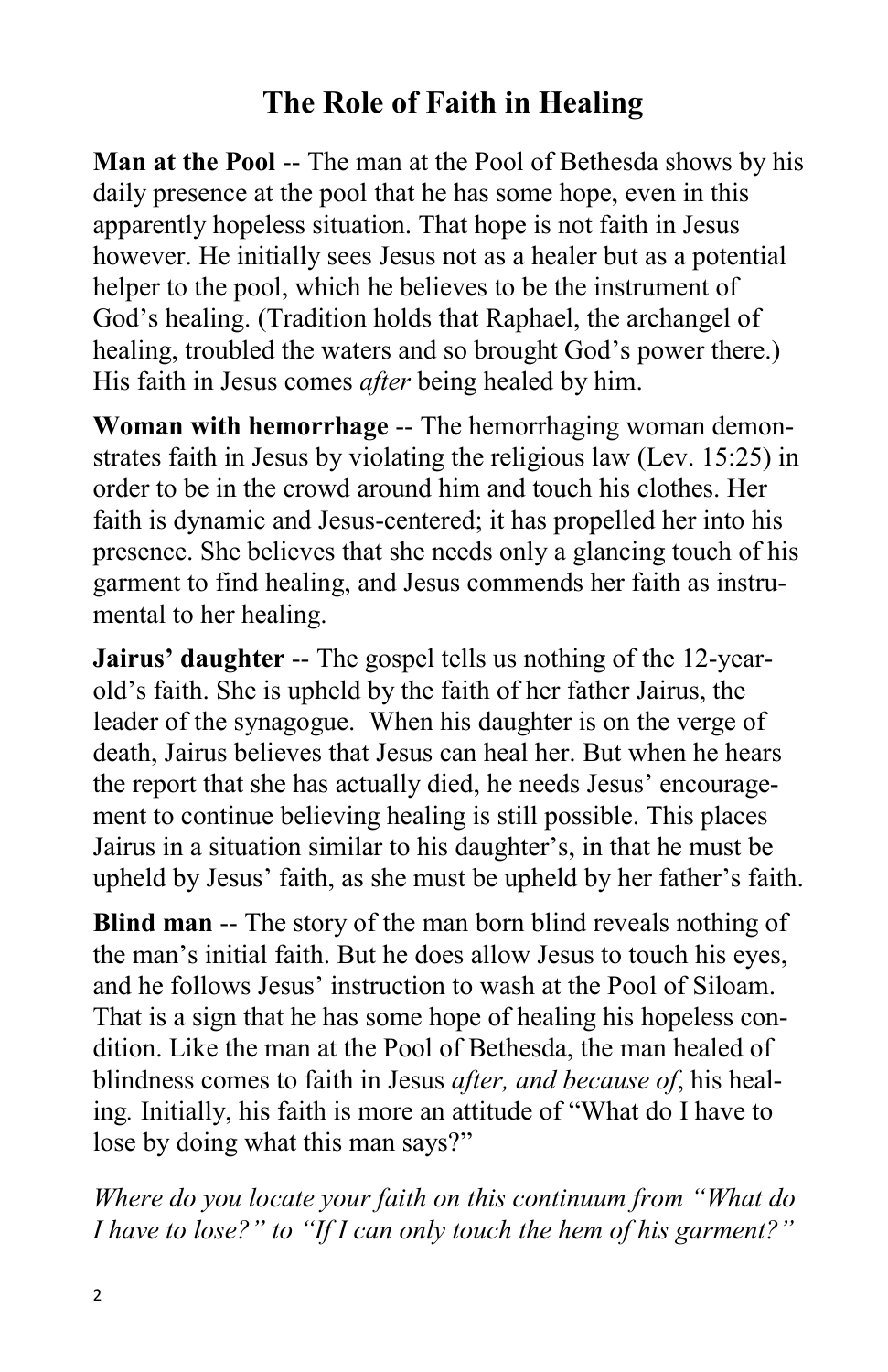## **Who Initiates Healing?**

Sometimes it seems that healing drops upon us without our asking, as if Jesus has sought us out and pursued us. Other times friends or family members intercede for us or assist us in finding healing. Often we seek healing directly for ourselves. We see all these modeled in the chapel windows.

**Man at the Pool–** Jesus singles out this one man among many sick at the pool and asks if he wants to be healed.

**Woman with hemorrhage** – The woman, surreptitiously and alone, seeks out Jesus.

**Jairus' daughter** – Her father seeks healing from Jesus for his daughter.

**Blind man** – We don't know who initiates this event. It says "Jesus saw a man blind from birth." His disciples then ask Jesus a question about sin being the source of the man's blindness. Perhaps because that question sounds more like a desire to judge the man than to heal him, Jesus responds by healing him and demonstrates to his disciples the "glory of God."

*Are you seeking healing, or is healing seeking you?*

#### **What conditions and illnesses can be healed?**

Jesus heals all kinds of conditions and diseases. These four stories are examples of conditions we can view literally or metaphorically in praying for ourselves and others.

**Man at the Pool** – long-term *paralysis*

**Woman with hemorrhage** – long-term *bleeding*

**Jairus' daughter** – *very sick* and at the point of death … then actually *dead*

**Blind man** – *blind* from birth

*Which condition is most like the one you are praying for?*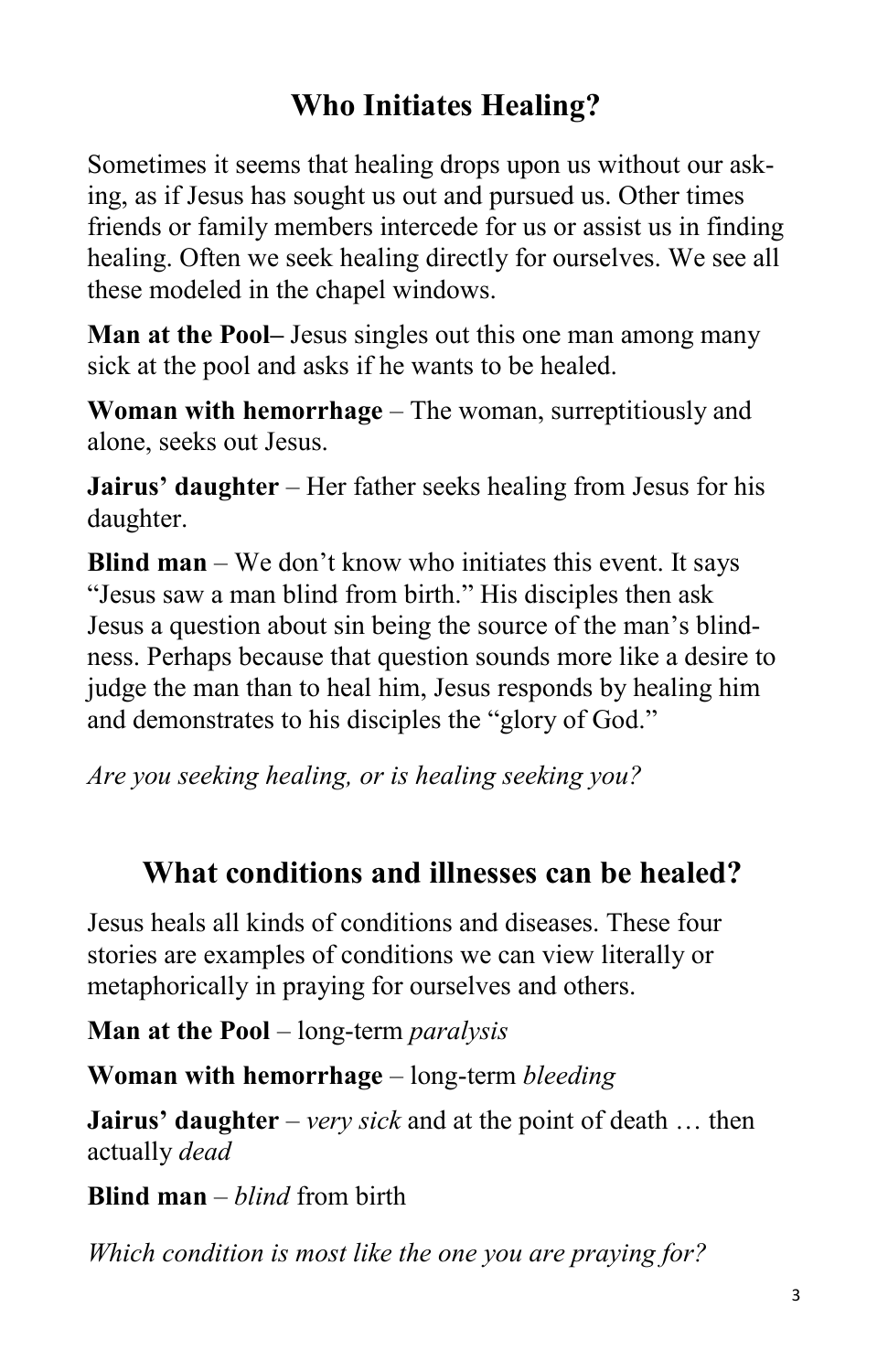#### **Expectations and Surprises**

An experience of healing often contains a twist, a surprise, a challenge for the one seeking healing. Life isn't the same afterward. Agnes Sanford, an Episcopal laywoman known for her ministry of healing, believed that many people miss out on healing because they resist the twist, so to speak. They want to be healed, but with no associated life change. If the two go hand in hand, then you can't have one without the other.

**Man at the Pool** – The man probably expects Jesus, at best, will help him into the pool if the water stirs. Instead Jesus offers him immediate healing, independent of the waters or the stirring. But first he has to capture the man's attention with the surprising and possibly challenging question, "Do you want to be healed?"

**Woman with hemorrhage** – Her expectations are met with regard to physical healing. However, she is surprised and intimidated by Jesus' invitation to reveal herself as the one healed, and to tell her story.

**Jairus' daughter** – Jairus' hope and expectation is that Jesus will arrive at the house before his daughter dies and will prevent her death. Shockingly, she dies before Jesus arrives, and Jairus has to persevere in faith, believing Jesus can actually raise her to life again.

**Blind man** – We don't know about this man's expectation, or whether he asks for healing. It is doubtful he expects to be healed, since no one had seen a person blind from birth healed before, and he does not even know who Jesus is. Surely he does not anticipate the antagonism he experiences from the religious leaders when his healing becomes public knowledge. The healing takes him, formerly a beggar and a nobody, to appearing before, and arguing with, some of the most powerful people in his community.

*Are you willing to accept unexpected twists and life changes along with healing?*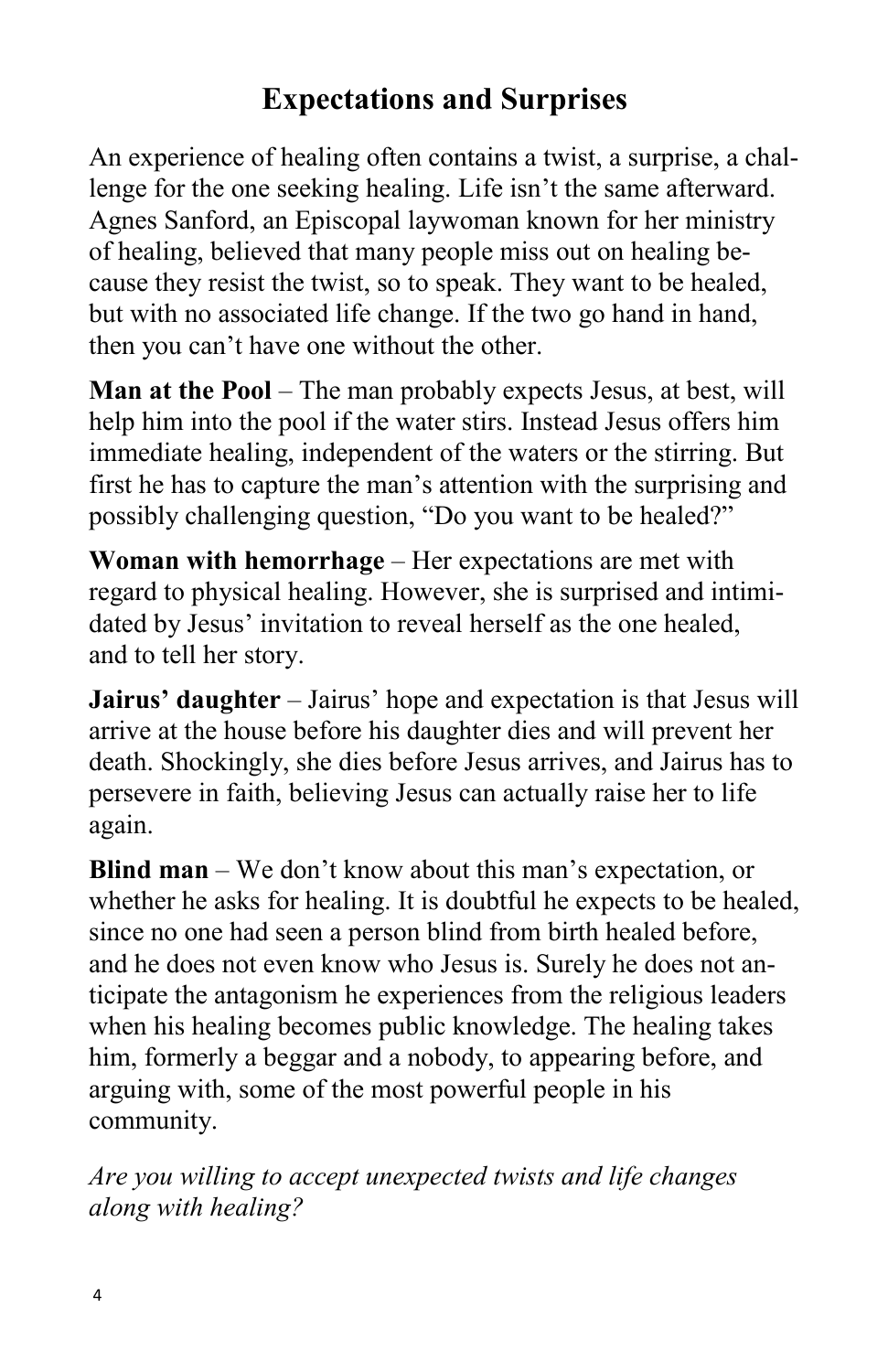#### **Telling the story**

An experience of healing sometimes involves relating a story, going public. The story may lead to healing, or it may follow afterward, and it can have unanticipated consequences.

**Man at the Pool** – Jesus asks the man if he wants to be healed. The question prompts his story of long-term illness, persistence in coming to the pool, and lack of support in getting to the healing water. The story leads to his being healed. Afterward, when confronted by the Jewish leaders, he tells them about his healing, explaining why he is violating the Sabbath regulations. His identification of Jesus as the Sabbath healer leads the Jewish leaders to persecute Jesus.

**Woman with hemorrhage** – After her healing, Jesus invites her forward to identify herself and tell her story. She has a story of long-term illness, failed treatments, financial ruin, and marginalization. But she also has a story of faith, that when she touched just the hem of his robe she was instantly healed. Telling her story brings her a deeper social healing than her physical change alone could have. Her uncleanness has been publicly removed.

**Jairus' daughter** – Jairus tells Jesus of his daughter's condition and begs Jesus to come to his house to heal her. His story begins the journey to healing, and to greater faith.

**Blind man** – When he realizes that he can see, the man relates his story of how the healing happened, to members of his community and to the Pharisees. The community already knows very well the prior story of the blind beggar, so they are astounded. His discussion with the Pharisees turns so confrontational that they excommunicate him.

*What story are you telling Jesus about your desire to be healed? When you experience healing, whom would you want to tell first, and what would you hope to say? What effect might your story have?*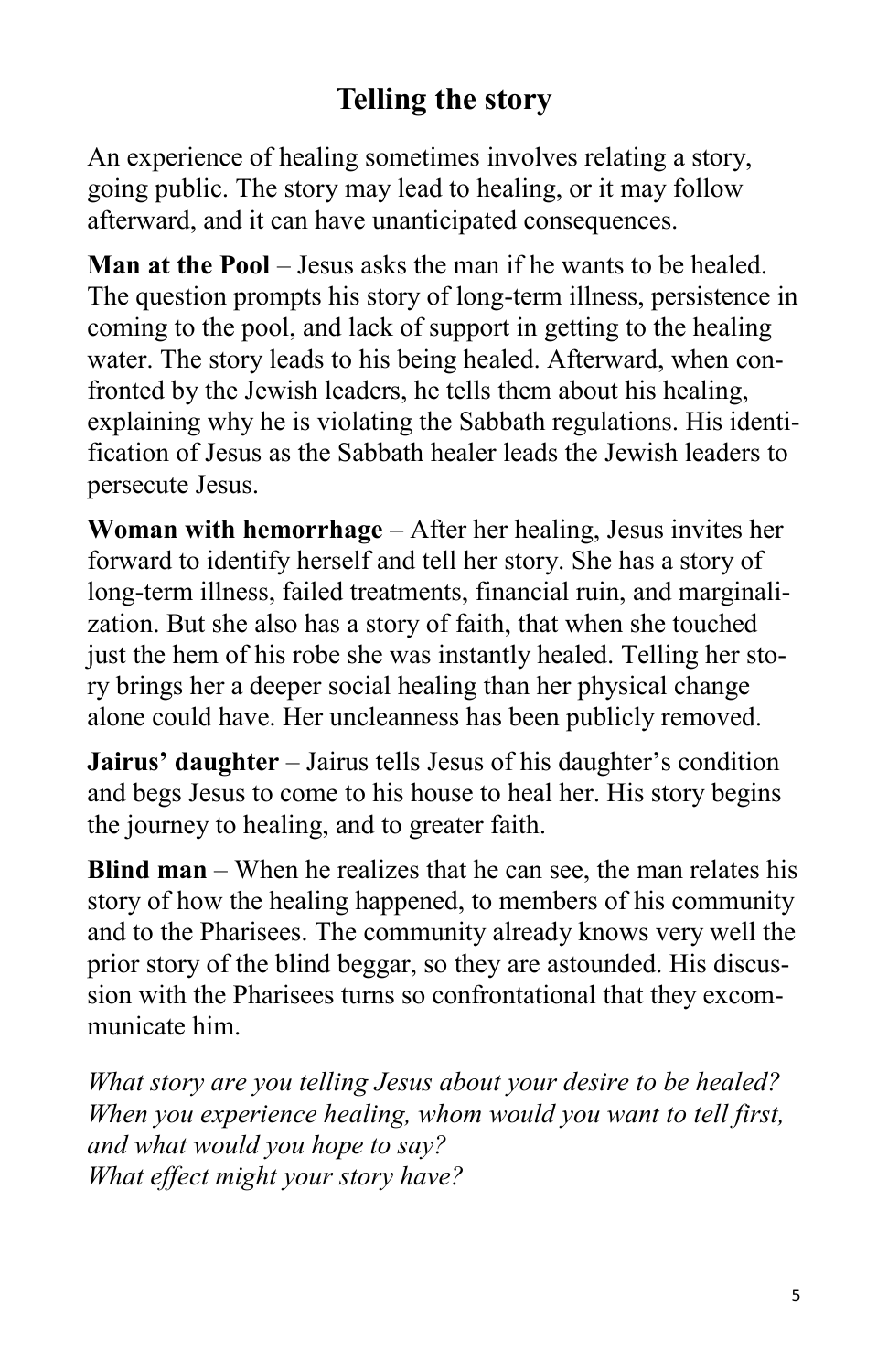#### **Stretching your boundaries**

The steps to healing may not lie along your accustomed path. You could have to move well out of your comfort zone.

**Man at the Pool**– This man continues to do the same thing, hoping each day for a different result. He looks neither to the right nor to the left. He goes regularly to the Pool of Bethesda, a place known for healing. But because he has no one there to help him to the pool, he knows nothing will change unless he gets support at the right time, when the waters are stirred by an angel – a completely unpredictable event that probably happens rarely. He has become accustomed to this daily pattern. When Jesus arrives, he first has to re-direct the man's attention to something besides the pool.

**Woman with hemorrhage** – She is one who reaches well beyond her customary boundaries, violating the religious restrictions of her time. A woman who was hemorrhaging was considered unclean and was not allowed to be in physical proximity to others (Leviticus 15:25). Yet she joins a crowd and touches Jesus' clothing. In doing so, she risks the criticism and rejection of her community.

**Jairus' daughter** – Jairus, a synagogue leader, kneels at Jesus' feet. As a religious leader, this would be going beyond the customary behavior for someone of his stature. Also, continuing to take Jesus to his daughter even after she has died is an outrageous act of belief that makes him a target of ridicule before his daughter is healed.

**Blind man** – Since this had never happened before, the man's willingness to follow Jesus' instructions, demonstrating at least some hope of healing, is quite a stretch. The confrontation afterward with the religious leaders, broadening to include his parents as well, must have made him quite uncomfortable.

*Are your boundaries pliable? Are you willing to stretch them to find your path to healing?*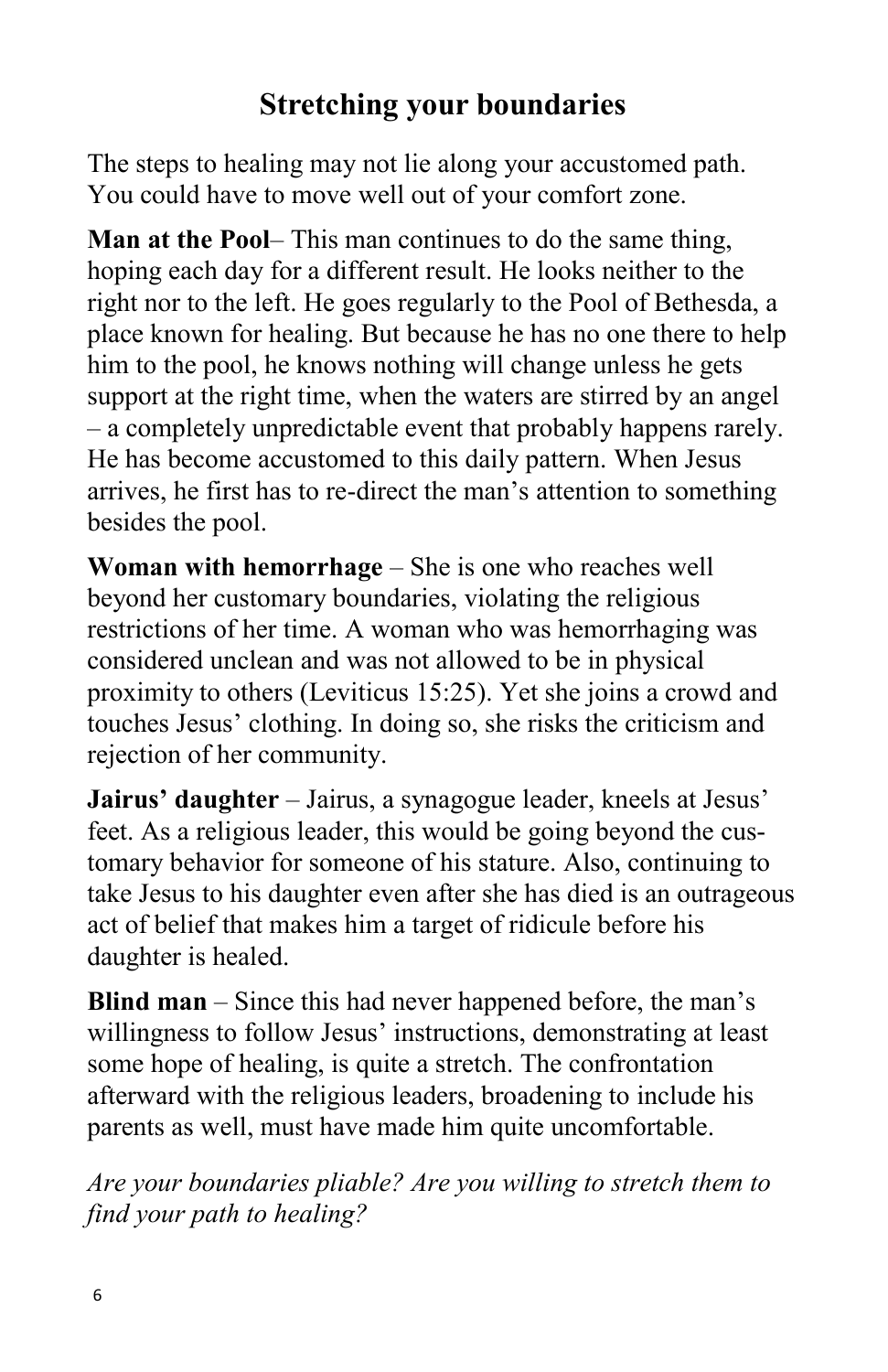### **Sin and Healing**

Sometimes sin may be related to illness, but it doesn't seem to be a barrier to healing. Repentance may occur either before or after healing. Therefore, it is more helpful to focus on God – grace, love, mercy, goodness, power – than to look for some sin at the source of the condition. Keep your eyes on the source of healing rather than the source of illness.

**Man at the Pool–** Jesus suggests, when he sees the man after the healing, that sin may have been a factor in the man's paralysis. However, if that is the case, it did not prevent his being healed. Jesus did not require the man to repent in order to receive healing.

**Woman with hemorrhage** – Her condition made her "unclean" and so she would have been treated like a sinner – kept from religious ceremonies and sacred areas. But her uncleanness did not stand in the way of healing.

**Jairus' daughter** – no information related to sin

**Blind man** – Since Jesus' disciples ask him whose sin caused the man to be born blind, it seems the general understanding was that sin caused disabilities and birth defects. However, Jesus tells them that sin is not the cause here. Instead, this happened so that God's glory could be revealed. He shifts their focus from the man's condition to God, from the cause of the condition to what God can do with it.

*Are your prayers for healing more focused on illness and its possible cause, on your failures, or on God?*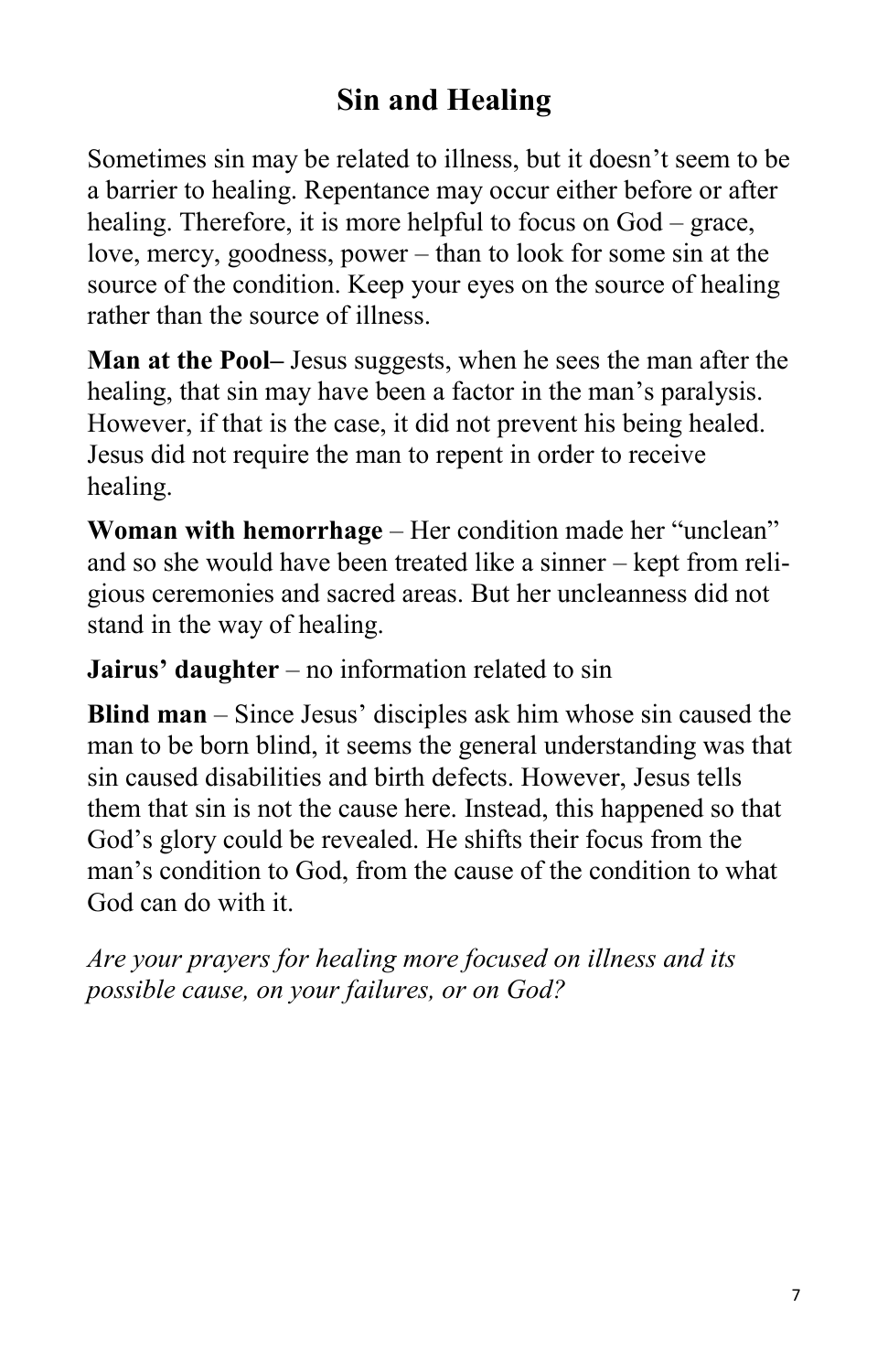## **Praying for Others**

Sometimes intercession involves going to Jesus on behalf of someone else. Other times it is more like going to a person on behalf of Jesus, letting them know he is near and eager to heal.

**Man at the Pool** – It seems that someone told Jesus about the man who had been there so many years. Because of this information, Jesus singled him out to be healed.

**Woman with hemorrhage** – Nothing is said in the story, but she must have heard from someone where Jesus would be that day. As marginalized as she was by her unclean condition, she still had conversations with people. Whoever gave her that information changed her life.

**Jairus' daughter** – Jairus goes to Jesus on behalf of his daughter, and then goes to his daughter bringing Jesus along with him.

**Blind man** – No specific information.

*If you are praying for someone else, how have you brought them into Jesus' presence? Is there a way you can take Jesus to them, or help them find him?*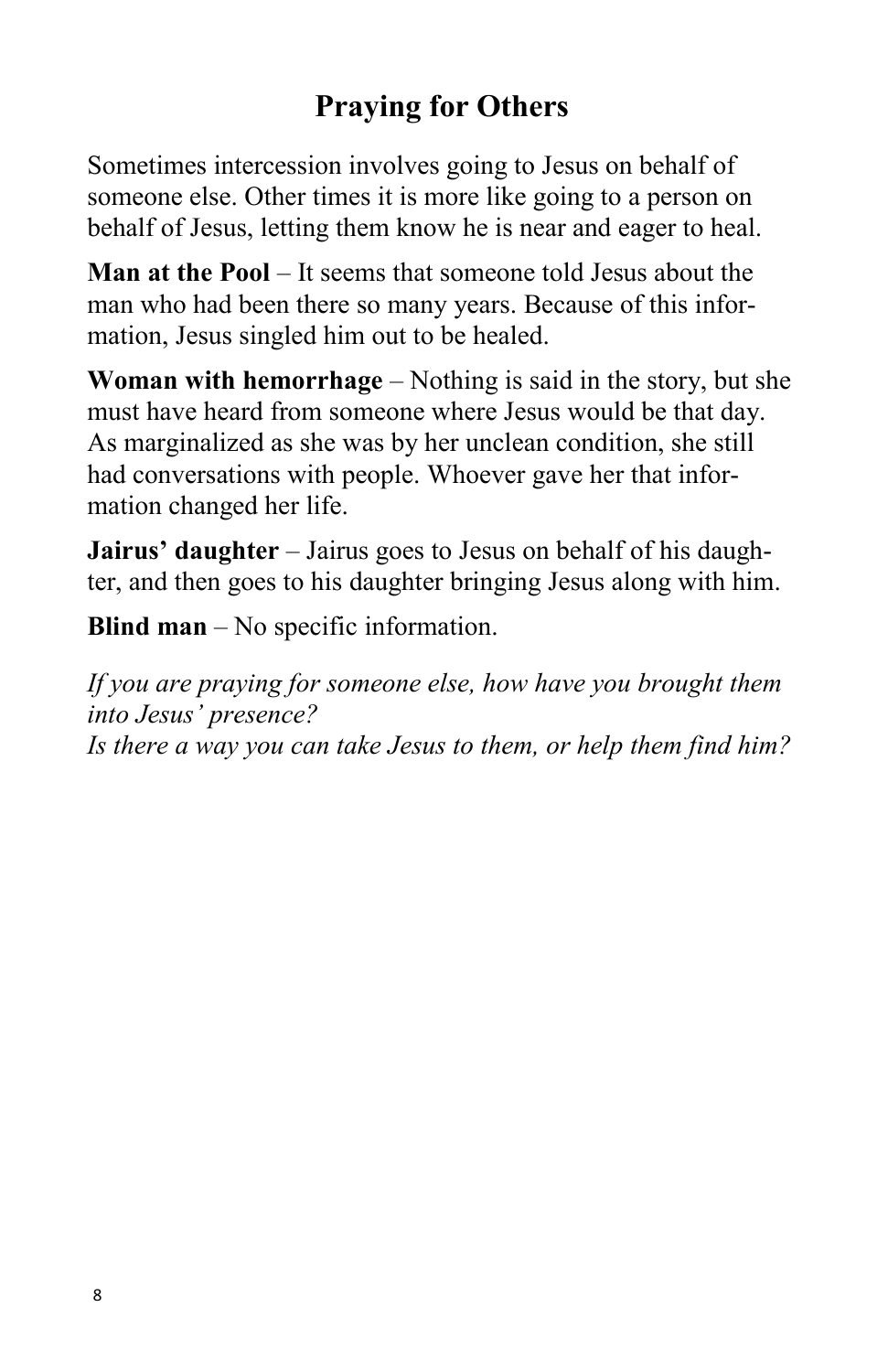#### **By Word and Touch**

In the many gospel stories of Jesus' healing, whenever details of the encounter are described, Jesus either speaks or touches a person in a way that results in wholeness. Sometimes he does both. Today, when Jesus is present with us by the Holy Spirit, people still report hearing, within their minds or from the lips of an intercessor, a word of power, or feeling touched by warmth or something like electricity. And in that moment they are changed. Christian healing is relational ministry that often requires personal engagement on the part of the intercessor, as the Holy Spirit works through them. This is exemplified in the Rite of Anointing for Healing, the sacrament of unction, in which the person is anointed with oil and words of healing are spoken over them.

Man at the Pool – Jesus says to the man, "Stand up, take your mat and walk." And the man who has not been able to stand or walk for 38 years suddenly does just that.

**Woman with hemorrhage** – The woman touches Jesus' clothing, and he feels power flow out from him when she does. After she reveals herself and tells her story, he says, "Daughter, your faith has made you well. Go in peace." These words indicate both social and physical healing. He is renaming her a daughter of Israel, no longer an outcast.

**Jairus' daughter** – Jesus heals Jairus' faith when he says, "Do not fear. Only believe, and she will be saved." He raises Jairus' daughter with both word and touch, taking her by the hand and saying, "*Talitha, cum*," meaning "Little girl, get up!" And the dead girl rises to life again.

**Blind man** – Jesus anoints the man's eyes with mud of saliva and earth and tells him, "Go, wash in the Pool of Siloam." The man does, and he comes back seeing.

*Have you had an experience of the Spirit's word or touch? What was the result? Do you pray for others in a way that engages you with them personally, verbally, physically?*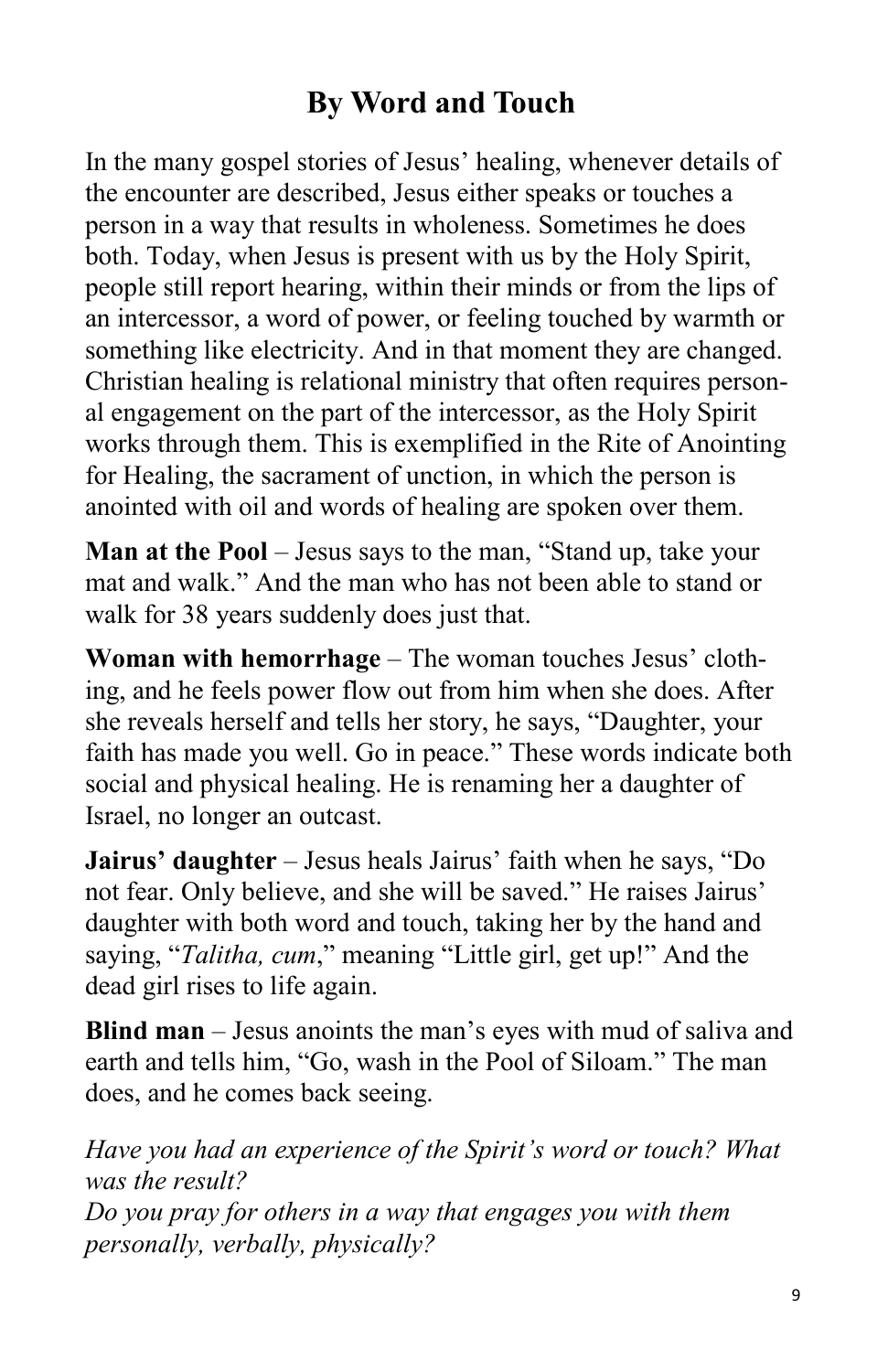# Healing Prayers & Practices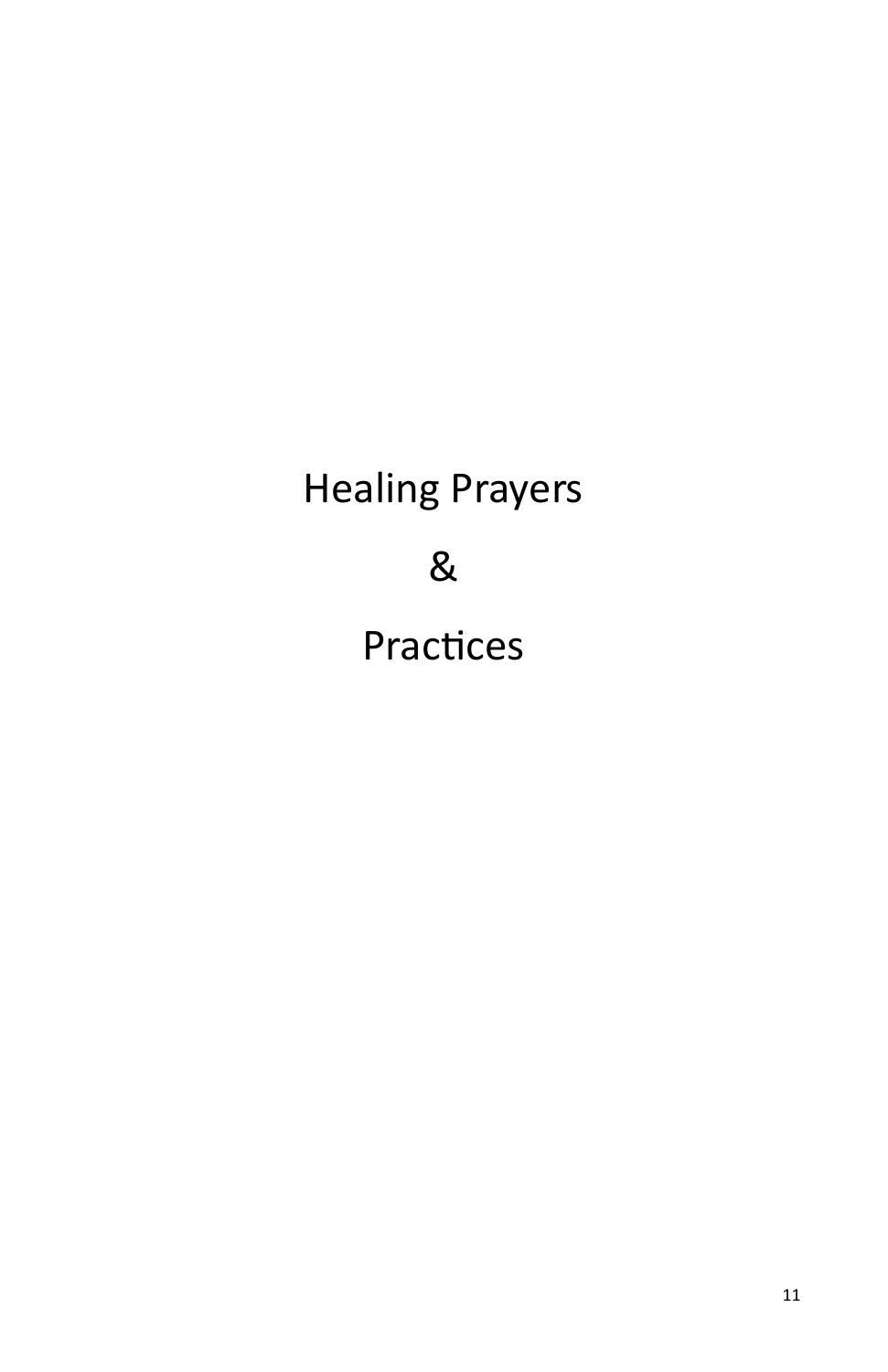#### **Prayers based on scripture**

#### **Lord's prayer**

(*adapted from "Let Us Pray" by James P. Pecquet in "Sharing: a Journal of Christian Healing" September 2002)*

Our Father in heaven, You are entirely holy, yet you dwell with us. May your kingdom come and your will be done In  $\cdot$  's life as it is in heaven. Give *her* this day the healing you wish for *her*. And grant *her* mercy to forgive so that *she* may fully receive your forgiveness. Let *her* not become discouraged or give up hope, But deliver *her* from all brokenness of body and spirit, For you are the Great Physician and Healer, And the glory of this healing is yours alone.

#### **Aaron's Blessing (Numbers 6:24-26)**

God of all blessing, Bless and watch over *her*. Make the light of your presence shine all around *her*, And give *her* all the good *she* can receive. Raise up your life within *her*, And make *her* well, And make *her* whole, And give *her* peace.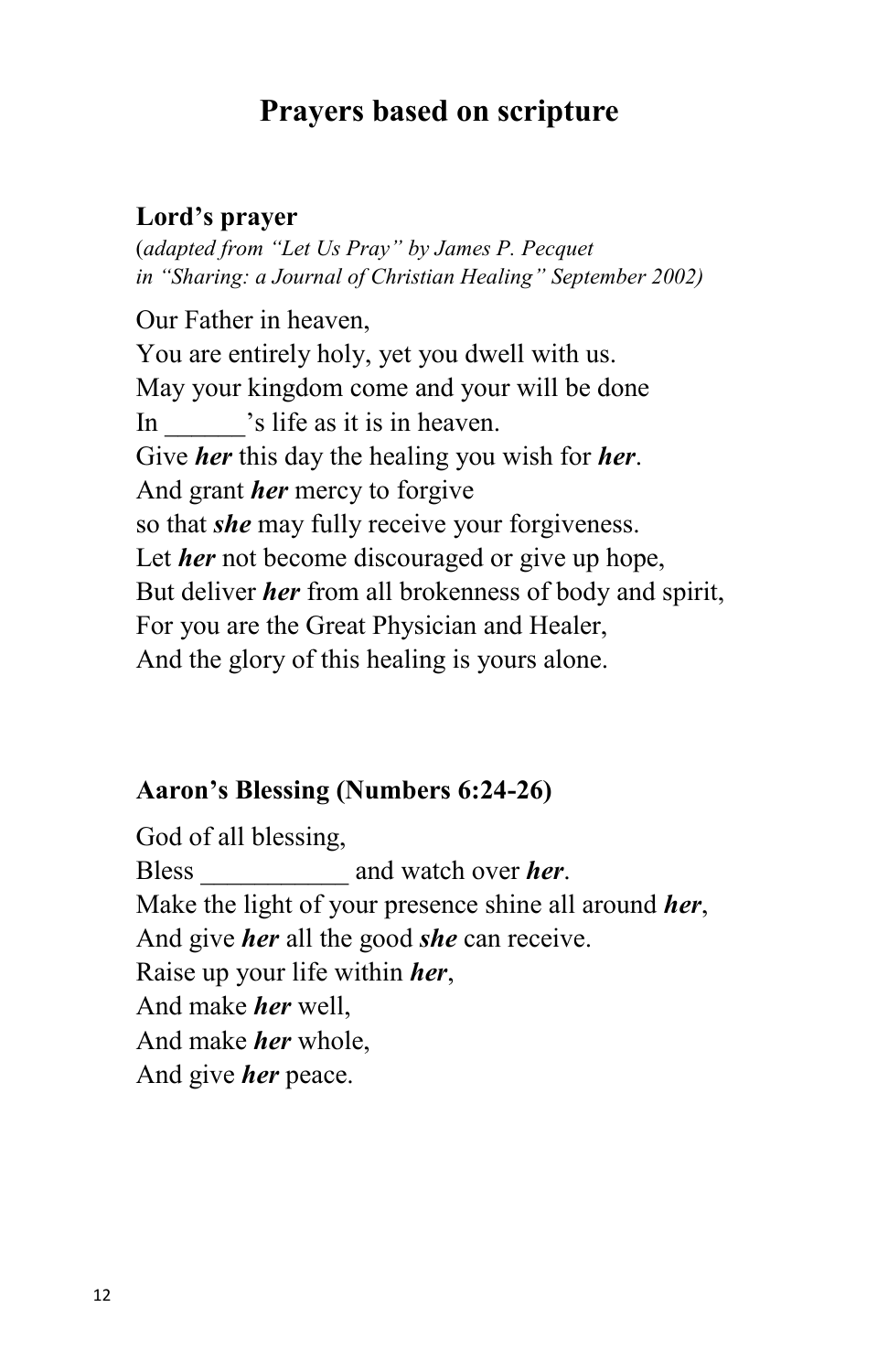#### **Psalm 23**

Lord, you are  $\qquad$  's shepherd. With you, *she* lacks nothing. Give *her* rest in peaceful places and guidance *she* can trust. Restore *her* soul as well as *her* body. Lead *her* in truth and in right action For your name's sake. Grant *her* courage even in the face of death. Comfort *her* with your protection. Grant *her* calm assurance amid all threats. Pour out your blessing upon *her*, and your gifts in overflowing abundance. Surround *her* with goodness and mercy All the days of *her* life. And may *she* dwell in your house forever.

Adapt these prayers to your situation, or create your own healing prayers from favorite scripture passages, using these as a model.

You can find more prayers for healing in the *Book of Common Prayer* of the Episcopal Church USA 1979, pages 453-461 ("Ministration to the Sick")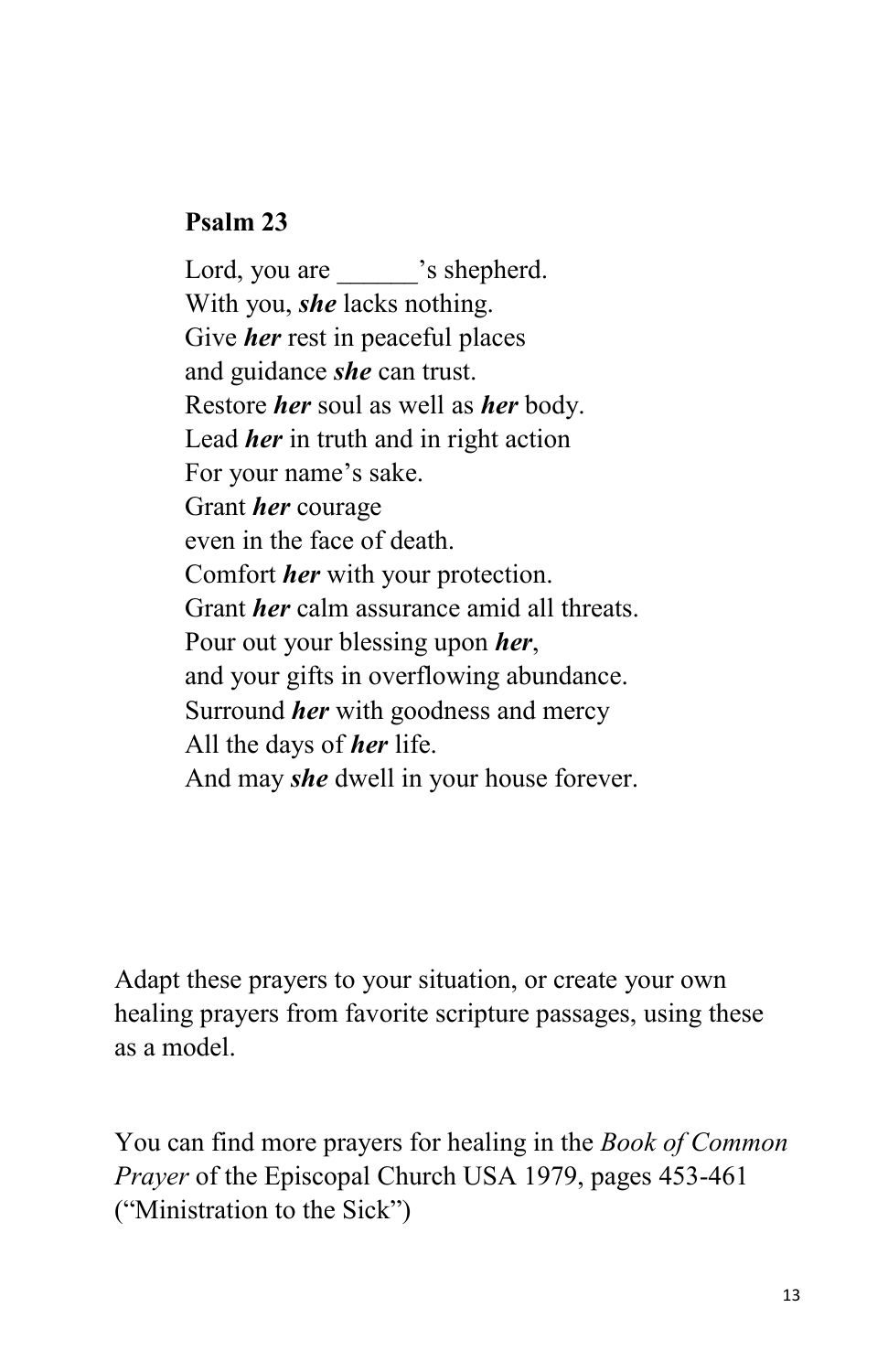#### **Healing Ministry Methods**

These ideas are based on the work of Agnes Sanford, an Episcopal laywoman and author known for her ministry of healing. She encouraged people to approach spiritual reality "scientifically," experimenting with different methods and assessing the results. She especially emphasized engaging your imagination, growing in faith, and expressing gratitude. Here are some methods you can try when praying for yourself or for other people. Try one or more of these practices for at least a month and then assess whether you have experienced any benefit from it.

**Visualize:** When you find yourself focused on your problem, instead visualize yourself doing what you would do if you felt well, doing something you love to do. Or visualize the disease disappearing. Imagine yourself, or the diseased body part, surrounded by and infused with God's healing light. What would wellness look like? Focus on that.

**Increase your faith:** Pray and read scripture that reminds you of God's goodness, forgiveness, and power to heal. Think about the boundaries of your belief in these attributes. At the same time, offer any unbelief or resistance to God as you pray for greater faith. ("Lord, I believe. Help my unbelief.")

**Express gratitude:** Instead of continually pleading with God to act, imaginatively see yourself well or the problem settled and thank God that this is already in the works. God has not been waiting for you to pray before doing anything. God has been at work and has awakened you to the need so that you can participate in God's work of healing. Give thanks for that.

**Choose to believe:** In each moment of our lives, we have a choice – Will we act and think as if God, as Jesus revealed him, is real (good, present with us, forgiving, at work making us whole)? Or will we act and think as if the God of Jesus is not real (apathetic or harsh, absent, punitive, inactive)? Whenever you have the chance, remind yourself of God's reality, *God is* as God is revealed in Jesus.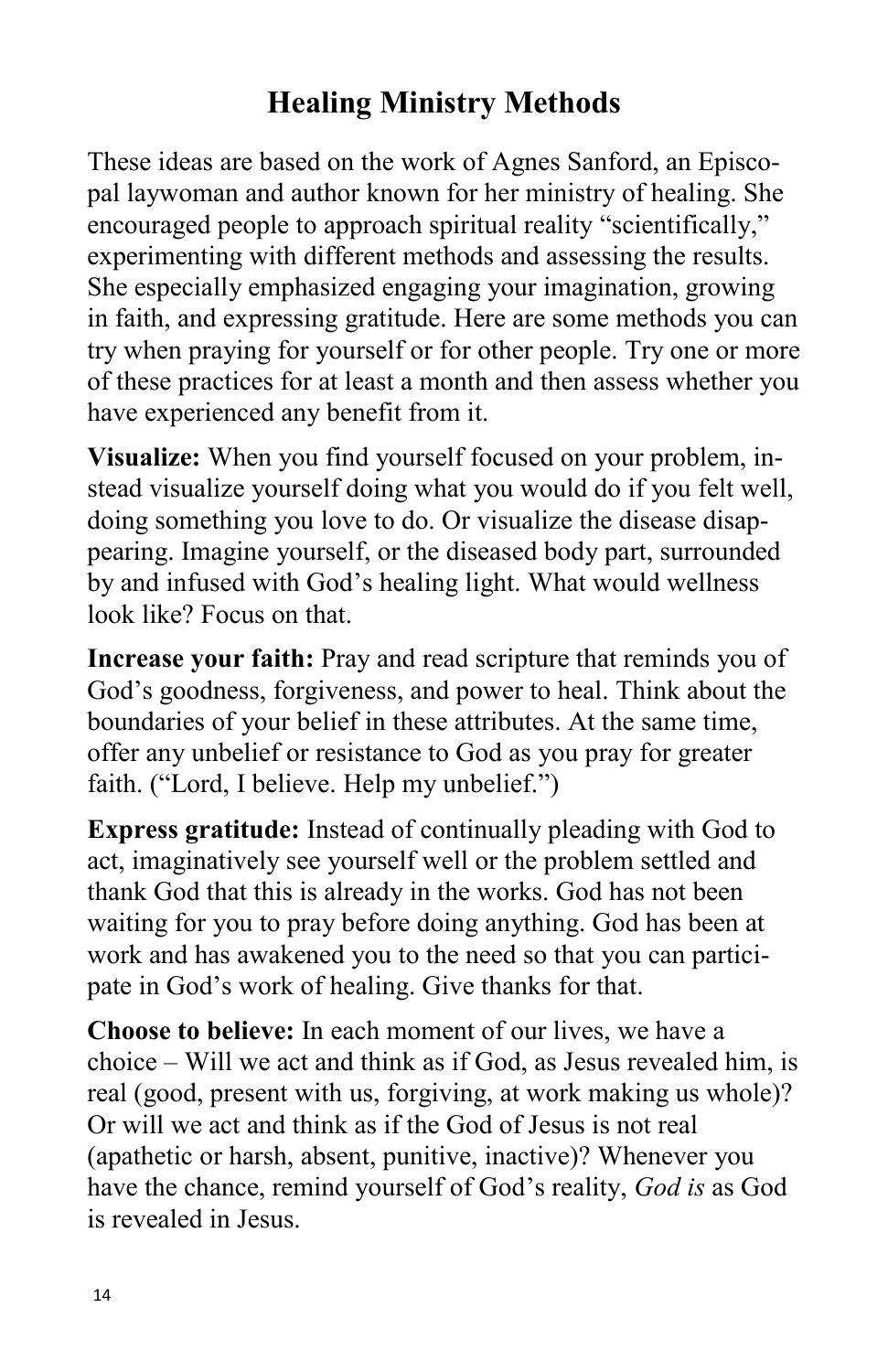**Carry a reminder of a holy encounter:** This may help in the "choose to believe" experiment. Have you ever had an experience of goodness, beauty, mercy, healing – an encounter that changed your outlook on life or left you in a state of wonder?

It may have been in hearing a poem, attending a concert, visiting a museum, reading a book, walking in nature, praying, considering the universe, listening to someone speak, or playing with a child. For a moment you may have been brought to tears or to a quiet state of amazement.

If you have had such an experience, keep a photograph or symbol of that encounter in your pocket, on a key chain, or on your desk. As you touch it or look at it, remember the original experience. This was a moment when spiritual reality came close, when "the kingdom of God came near you." That moment still resides in your memory, and it can continue to open the door to the kingdom for you as you recall it and give thanks for it.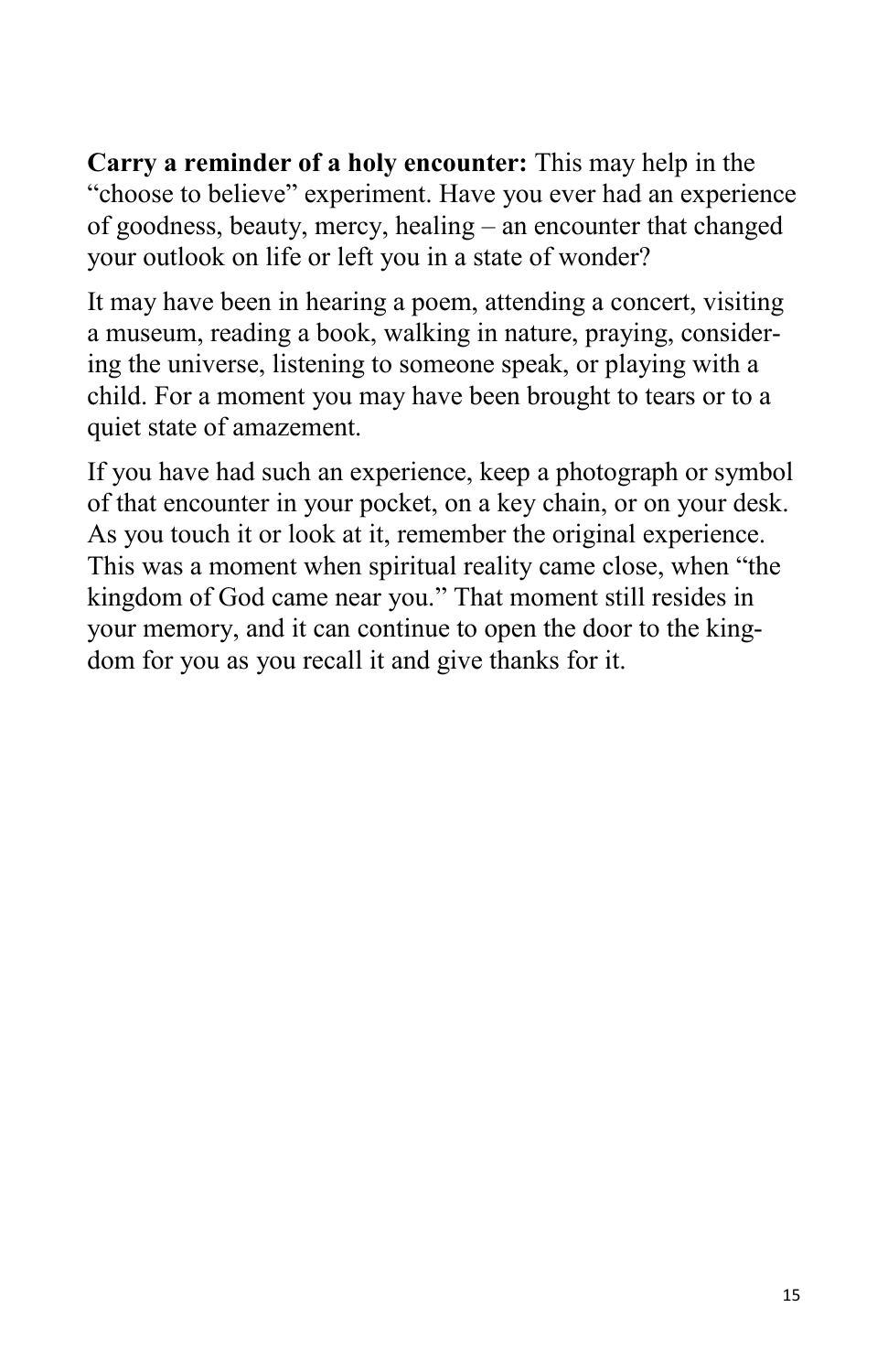### **Then why are some people not healed?**

Since healing is universally offered and no condition is beyond Jesus' ability to heal, why do most of us see complete physical healing only occasionally? Why do people continue to suffer and die when surrounded by prayer?

This apparent contradiction can be a barrier to our engaging in healing prayer. It is a question we all struggle with, but we need to find a way to live faithfully with the mystery. Here are some ideas to consider.

#### **Who is at fault?**

This question is somewhat like the disciples' question in the story of the fourth window (John 9). They ask Jesus, "Who sinned, this man or his parents, that he was born blind?" We ask, "Whose fault is it, the one who prays or the one seeking healing or God, that this healing did not happen?" In John's gospel, Jesus answers the disciples saying essentially, "Don't be concerned with finding fault but with what God can do in this situation."

We can always grow in our knowledge and practice of healing ministry, and growing does require honest self-assessment. But tarrying too long in self-focus, or looking for fault in the one seeking healing, leads us away from effective ministry. To follow Jesus' model is to change the question to, "How can God work in this situation now? Where is God's love and power moving now?"

**A too-familiar view of Jesus** (Matthew 13:57-59; Mark 6:5-6) There is only one story of constrained healing in the gospels— in Nazareth where the community's unbelief seems to have limited what Jesus could do. The unbelief Jesus found in Nazareth was a familiarity that led the people to discount his power. Jesus had grown up there, and they could not see him as anyone other than the carpenter, the son of Joseph and Mary, one among several brothers and sisters whom they knew personally.

Even in the face of Nazareth's unbelief, he was able to heal a few